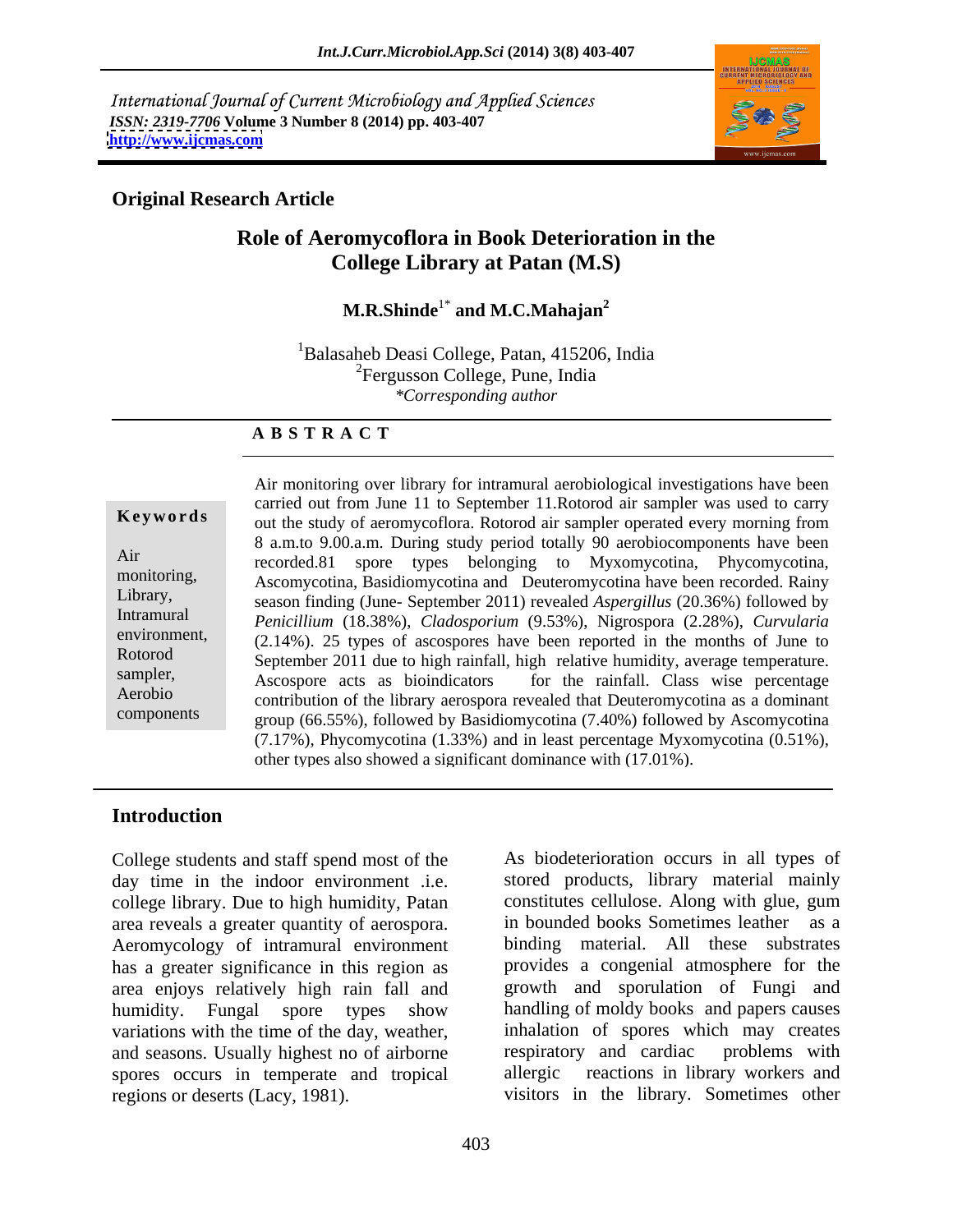problems like dermatitis may occur in the ground level by multiplying with conversion library visitors; therefore this study on airborne fungi has been conducted in the<br>
library of B D C Patan Library is rich with<br> **Results and Discussion** library of B.D.C. Patan. Library is rich with over 50000 books, periodicals and daily newspapers the library is visited regularly line the present study the intramural by approximately by 500 students and aeromicrobiota was analyzed both Km from Satara. Patan is located in the components totaling about rainfall was 2000 mm during 2011.The by time, day, and weather parameters and spores/m3) followed in sequence by seasons. The seasons is not be a seasons. Basidiomycotina 4 spore types (

Present study was undertaken in B.D.C. library. Library material provided this source for aerobiological study. The stalks of books, racks, tables, periodicals and the intramural aeromicrobiota grown over them was studied by air sampling method using Rotorod sampler of Perkins (1957) and modified by Harrington (1959). The device relies upon high efficiency with which small enumerated as follows Aspergillus airborne particles are deposited on narrow (19.55%), Penicillium (17.66%), cylinders. Sampler consists of a small Cladosporium (9.15%), Basidiospores constant speed battery operated motor. The motor operating with 6 to 9 volts battery and gives a rotation speed of sampling rods approximately 2600 rpm. On the two vertical bars of the rods the cello tape is applied and cut to their size, the tape is then coated with petroleum jelly. After exposure the tape is cut into 2 parts each 1.5 cm length. These parts are carefully mounted in glycerine jelly for microscopic examination. Samples were collected from June to September 2011. Total no of spores/ $m<sup>3</sup>$  of air at that particular site Sampling was done at a particular height of 2.5 to 3 feet from

factor 5. The spore number was monitored.

# **Results and Discussion**

teaching staff visit library daily. Patan is qualitative and quantitative basis. This study situated 30km distance from Karad and 70 revealed 90 types of airborne bio vicinity of Koyana Dam and is earthquake 36155/m3.totally 81 fungal spore type have prone area situated at 17<sup>0</sup>22'North latitude been reported 30245 spores/m3 and 9 other and  $73^{\circ}54'$  East Longitude, and Above types  $5910/m3$ . Out of 81 fungal spore 2200-feet from main sea level having heavy types the most dominant group was concentration of fungal spores is determined (percentage contribution is 63.91% 23110 **Materials and Methods** types (6.88% ,2490/m3), Phycomycotina 4 In the present study the intramural aeromicrobiota was analyzed both revealed 90 types of airborne bio components totaling about Deuteromycotina with 47 spores/m3) followed in sequence by Basidiomycotina 4 spore types ( 11.06%,4000/m3), Ascomycotina 25 Spore types  $(1.28\%, 465/m3)$ , type belong to Myxomycotina (0.49%,180/m3) and 9 other biocomponents (16.34%,5910/m3) have been reported.

 $\frac{3}{2}$  of diversity of diversity. The percentage contribution of different spore types have been recorded for three months period and in the order of dominance percentage of each spore type enumerated as follows *Aspergillus* (19.55%), *Penicillium* (17.66%), *Cladosporium* (9.15%), *Basidiospores* (6.50%), *Nigrospora* (2.19%), *Periconia*  (1.63%), and *Curvularia* (2.06%). Present aerobiological investigation was carried out in BDC library at Patan. The library location is ideal for study of intramural environment as library is situated at the basement of college building with open ventilator windows situated at the top without glass and almost exposed with grill and library is surrounded by college garden on both sides. This is an ideal situation for the fungal diversity.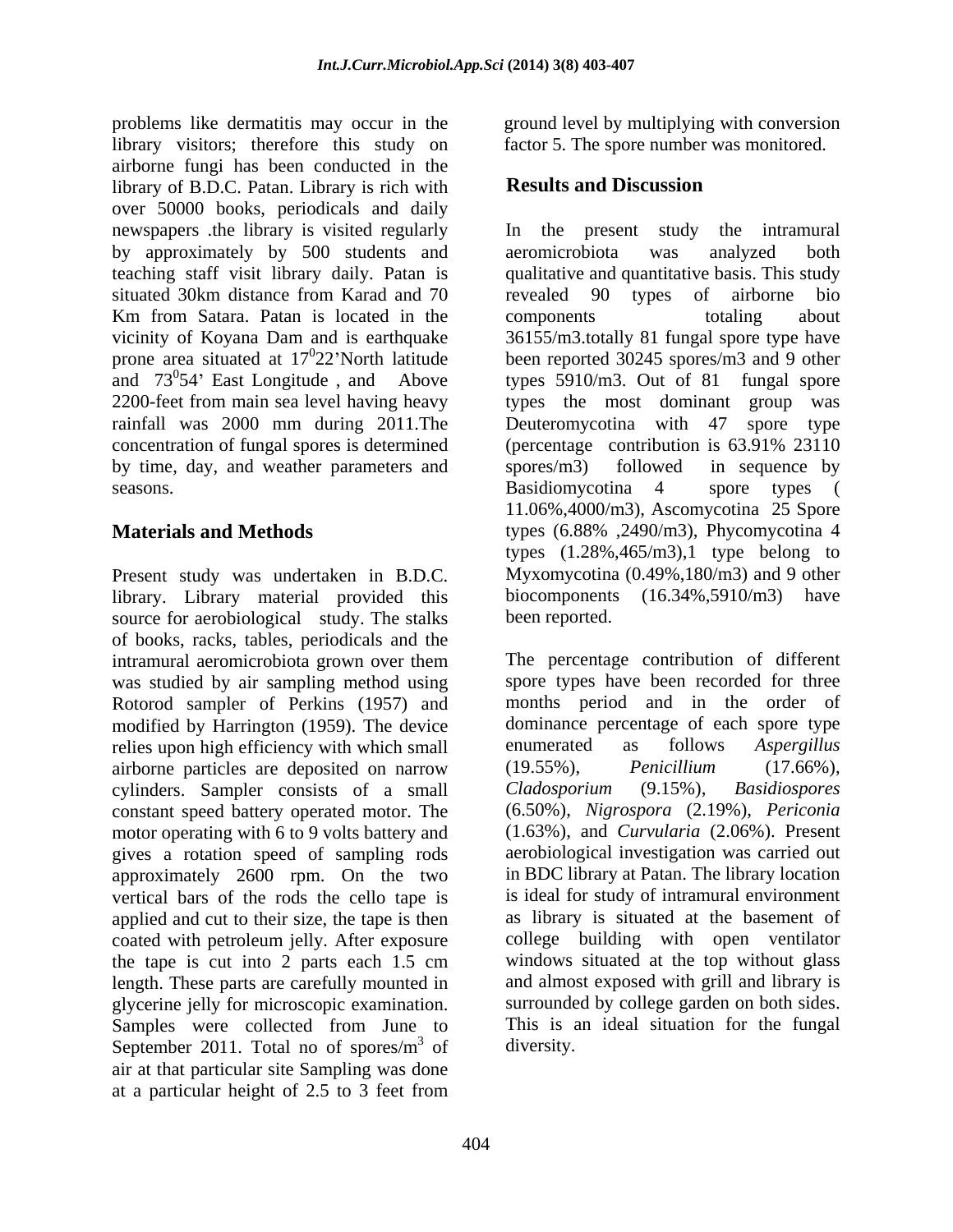| Sr.no | Types of spores $ $ June $ $ July $ $ Aug $ $ |                 |                     | <b>Sept</b> |      | <b>Total</b> | Average %<br>contribution |
|-------|-----------------------------------------------|-----------------|---------------------|-------------|------|--------------|---------------------------|
|       |                                               |                 |                     |             |      |              | total aerospora           |
|       | <i>Aspergillus</i>                            |                 | 1605 1185 1530      |             | 2750 | 7070         | 19.55                     |
|       | $2$ <i>Bispora</i>                            | 25              | 175                 |             | 125  | 350          | 0.96                      |
|       | 3Basidiospores                                | 125             | 425                 | 230         | 140  | 920          | 6.5                       |
|       | 4 Cladosporium                                |                 | 245 1175            | 940         | 950  | 3310         | 9.15                      |
|       | SCurvularia                                   | 60              | $\sim$ 0.0<br>1 J V | 290         | 265  | 745          | 2.06                      |
|       | 6 Didymosphaeria                              | 15 <sup>1</sup> | 150<br>10 V         |             |      | 300          | 0.83                      |
|       | Nigrospora                                    | 135             | 100<br>150          | <b>110</b>  | 420  | 795          | 2.19                      |
|       | 8 <i>Penicillium</i>                          | 2650            | 125                 | 1450        | 2160 | 6385         | 17.66                     |
|       | 9 Fungal hyphae                               | 100             | 280                 | 295         | 430  | 1105         | 3.05                      |
|       | 10 cellulose fibers                           |                 | 95 595              | 445         | 635  | 1770         | 4.89                      |

**Table No. 1** Percentage contribution of dominant spores to the total aerospora during rainy season (June -September 2011).

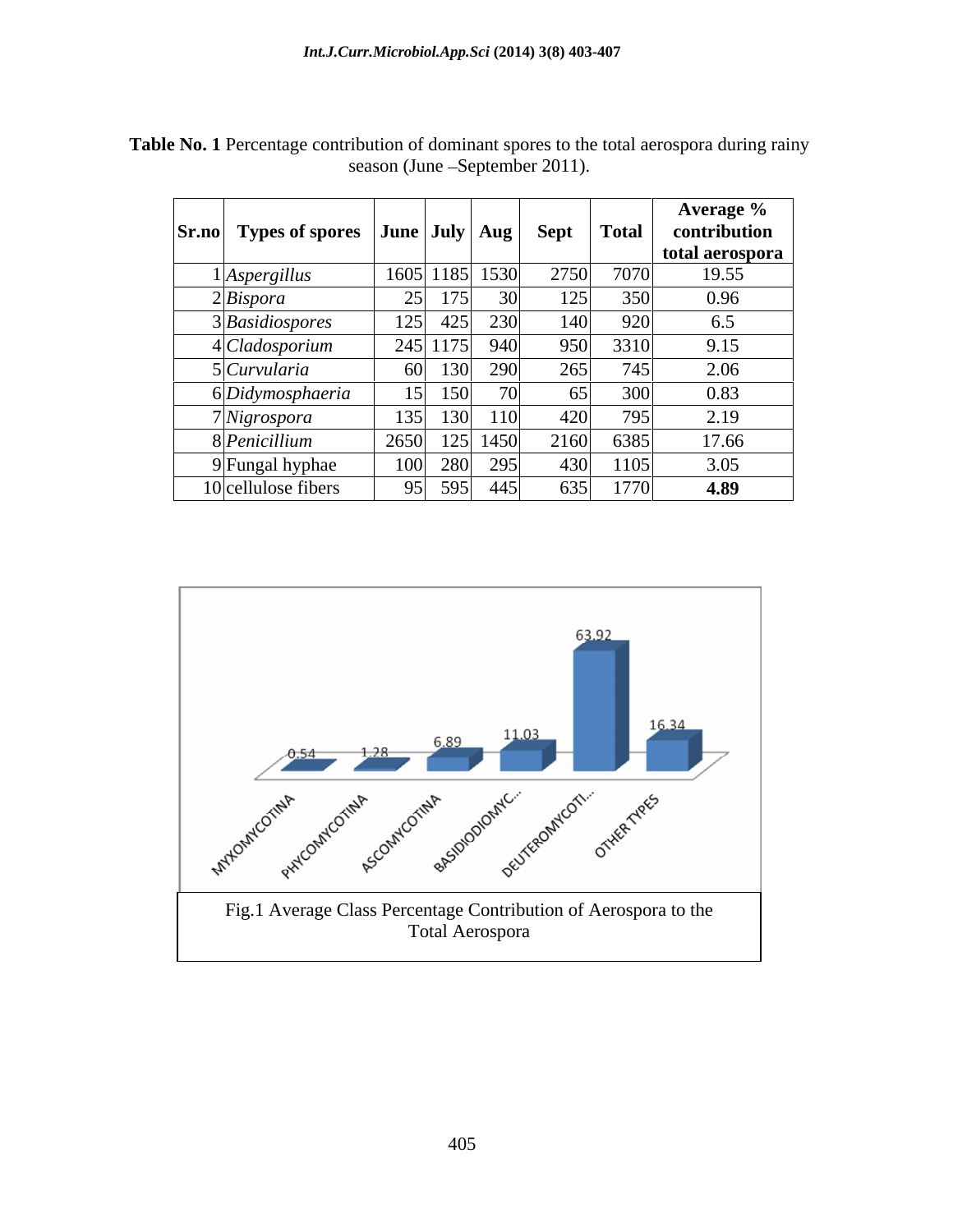

aeromycoflora due to typical tropical papers, journals, periodicals, paper climate and very high rainfall (around 2000mm) coupled with height of the place health problem among students, teaching (2200 MSL). Extreme dampness and variation in day and night temperature promotes the aeromycoflora as humid Aspergillus, Penicillium, Cladosporium, Location of Patan also promotes the<br>
aeromycoflora due to typical tropical<br>
climate and very high rainfall (around materials and wooden book racks causes<br>
2000mm) coupled with height of the place<br>
(2200 MSL). Extreme dampn

papers, journals, periodicals, paper materials and wooden book racks causes staff and book handlers due to inhalation of airborne microbes. The dominance of *Aspergillus, Penicillium, Cladosporium,Curvularia* agree with findings of from